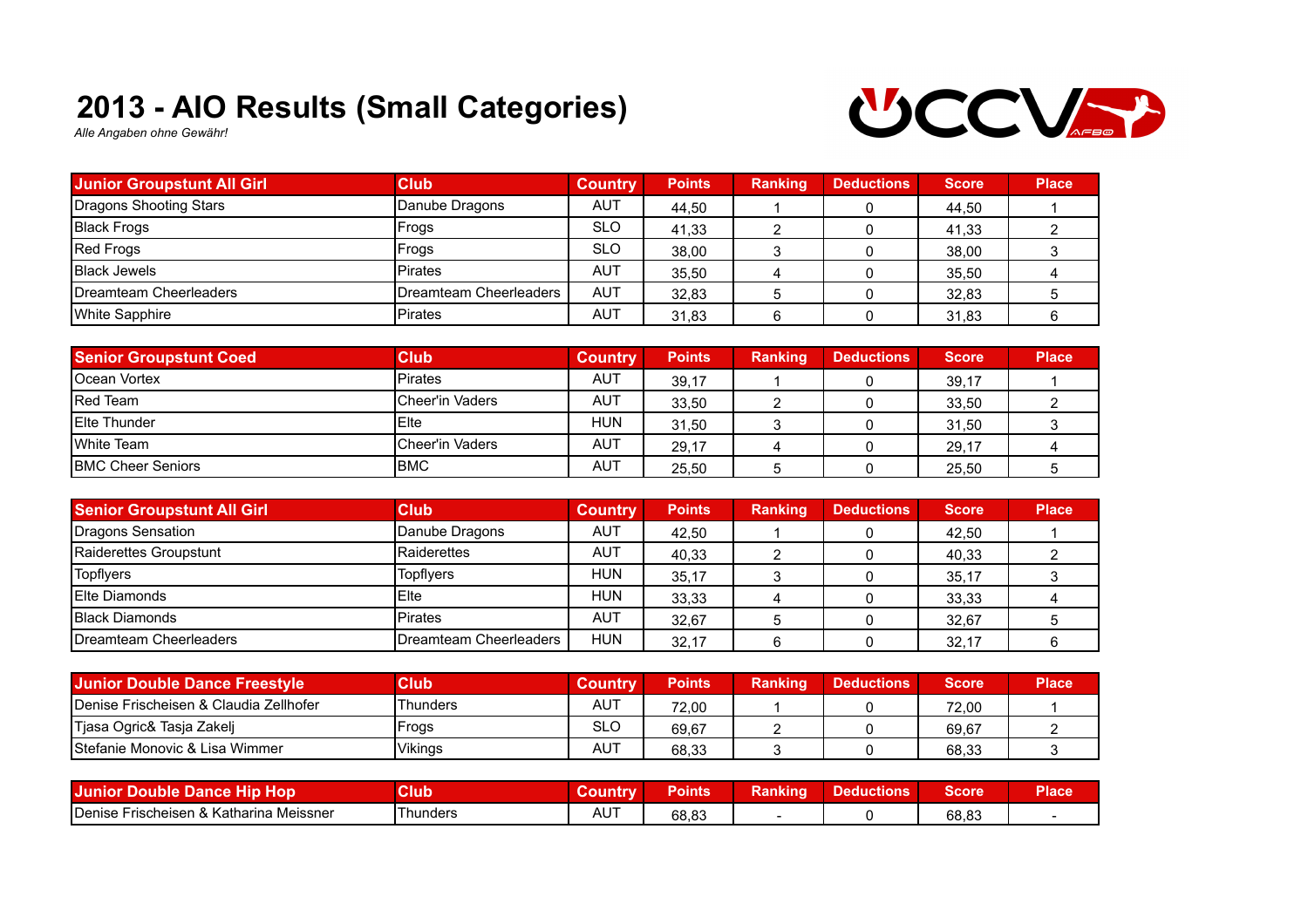| <b>Senior</b><br>Double Dance Jazz | Club  | Coun | Points | -<br>.<br>Ranking | <b>Deductions</b> | Score | <b>Place</b> |
|------------------------------------|-------|------|--------|-------------------|-------------------|-------|--------------|
| Spela & L<br>Liza Urbancic         | Frogs | SLO  | 79,83  |                   |                   | 79,83 |              |

| <b>Senior Double Dance Hip Hop</b> | Club                           | <b>Coun</b> | Points               | kankind | - Паписиону | Score' | <b>Place</b> |
|------------------------------------|--------------------------------|-------------|----------------------|---------|-------------|--------|--------------|
| Carson Olson & Rosina Preis        | <b>IRaiderettes Dance Team</b> | <b>AUT</b>  | $\sim$ $\sim$<br>◡◡. |         |             | 65.17  |              |

| <b>Senior Double Dance Freestyle</b>        | <b>Club</b>             | <b>Country</b> | <b>Points</b> | <b>Ranking</b> | <b>Deductions</b> | <b>Score</b> | <b>Place</b> |
|---------------------------------------------|-------------------------|----------------|---------------|----------------|-------------------|--------------|--------------|
| Spela & Liza Urbancic                       | Frogs                   | <b>SLO</b>     | 80.50         |                |                   | 80.50        |              |
| INikolina & Ana Gvozden                     | Thunders                | <b>AUT</b>     | 69.67         |                |                   | 69.67        |              |
| Maddalena Erlebach & Estefanie Hechenberger | <b>IRed Lionettes</b>   | <b>AUT</b>     | 61.00         |                |                   | 61.00        |              |
| Nadja Anzengruber & Alice Lunner            | IRaiderettes Dance Team | AUT            | 61.00         |                | -15               | 46.00        |              |

| <b>Partnerstunt</b>              | <b>Club</b>      | <b>Country</b> | <b>Points</b> | Ranking | <b>Deductions</b> | <b>Score</b> | <b>Place</b> |
|----------------------------------|------------------|----------------|---------------|---------|-------------------|--------------|--------------|
| Oliver Ösz Dora Boldiszar        | <b>Topflyers</b> | <b>HUN</b>     | 39.17         |         |                   | 39.17        |              |
| Thomas Allmer & Patricia Stern   | <b>Pirates</b>   | AUT            | 38.50         |         |                   | 38.50        |              |
| Peter Szilagyi & Fruzsina Baldy  | <b>Topflvers</b> | <b>HUN</b>     | 36.67         |         |                   | 36.67        |              |
| Steffen Tanzer & Jennifer Haider | <b>Pirates</b>   | AUT            | 35.67         |         |                   | 35.67        |              |
| IlstvanTurcsik & KlaudiaTuroczi  | <b>Topflyers</b> | <b>HUN</b>     | 32.50         |         |                   | 32.50        |              |
| Andreas Nigrin & JuliaSchneeweis | <b>TVP</b>       | AUT            | 30.00         |         |                   | 30.00        |              |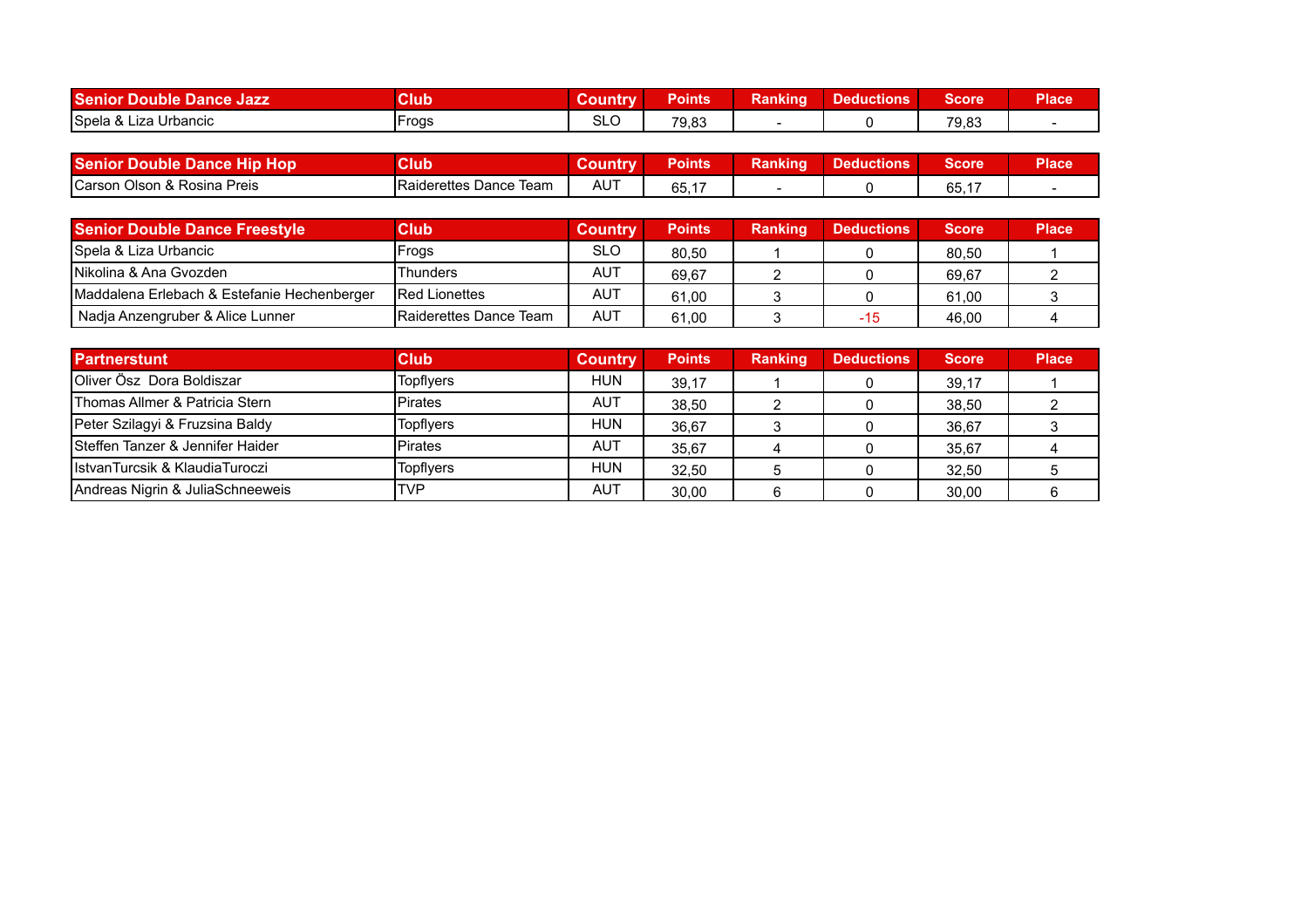## **2013 - AIO Results (Team Categories)**



*Alle Angaben ohne Gewähr!*

| <b>Peewee Cheer Coed</b>      | <b>Club</b>          | <b>Country</b> | <b>Points</b> | <b>Ranking</b> | <b>Deductions</b> | <b>Score</b> | <b>Place</b>   |
|-------------------------------|----------------------|----------------|---------------|----------------|-------------------|--------------|----------------|
| Frogs                         | <b>IFrogs</b>        | <b>SLO</b>     | 67,17         |                | 0                 | 67,17        |                |
|                               |                      |                |               |                |                   |              |                |
| <b>Peewee Cheer All Girl</b>  | <b>Club</b>          | <b>Country</b> | <b>Points</b> | Ranking        | <b>Deductions</b> | Score        | <b>Place</b>   |
| Giants Twinkles               | Graz Giants          | <b>AUT</b>     | 79,00         |                | 0                 | 79,00        |                |
| IPeewee Stars                 | <b>TVP</b>           | <b>AUT</b>     | 77,67         | 2              | 0                 | 77,67        | $\overline{2}$ |
| lGreen Peewee Flames          | Danube Dragons       | <b>AUT</b>     | 74,33         | 3              | $\Omega$          | 74,33        | 3              |
| <b>Black Pearl</b>            | <b>Pirates</b>       | <b>AUT</b>     | 72,17         | 4              | 0                 | 72,17        | 4              |
| Diamonds Peewees              | ISteelshark Diamonds | <b>AUT</b>     | 70,83         | 5              | $\Omega$          | 70,83        | 5              |
| White Peewee Flames           | Danube Dragons       | <b>AUT</b>     | 63,00         | 6              | $\Omega$          | 63,00        | 6              |
| Mini Stars                    | <b>TVP</b>           | <b>AUT</b>     | 60,00         |                | $\mathbf{0}$      | 60,00        |                |
| <b>Red Parrots</b>            | <b>IPirates</b>      | <b>AUT</b>     | 59,83         | 8              | $\mathbf{0}$      | 59,83        | 8              |
|                               |                      |                |               |                |                   |              |                |
| <b>Peewee Dance Freestyle</b> | <b>Club</b>          | <b>Country</b> | <b>Points</b> | <b>Ranking</b> | <b>Deductions</b> | Score        | <b>Place</b>   |
| Thunders Youngstars           | Thunders             | AUT            | 72,67         |                | 0                 | 72,67        |                |
|                               |                      |                |               |                |                   |              |                |

| <b>IPremium Dancers Peewees</b> | Premium Dancers | AUT        | 65.00 |  | 65.00          |  |
|---------------------------------|-----------------|------------|-------|--|----------------|--|
| Vikings Dance Peewees           | Vikings Dance   | 11T<br>AU. | 64.00 |  | 64.00          |  |
| <b>Thunders Minis</b>           | Thunders        | 11T<br>AU. | 61.   |  | . –<br>61<br>ັ |  |

| <b>Junior Cheer All Girl</b> | <b>Club</b>         | <b>Country</b> | <b>Points</b> | <b>Ranking</b> | <b>Deductions</b> | <b>Score</b> | <b>Place</b> |
|------------------------------|---------------------|----------------|---------------|----------------|-------------------|--------------|--------------|
| Purple Cheerios              | Vikings             | AUT            | 78,00         |                | 0                 | 78,00        |              |
| Junior Flames                | Danube Dragons      | <b>AUT</b>     | 76.00         |                |                   | 76,00        |              |
| Young Stars                  | <b>TVP</b>          | <b>AUT</b>     | 71,83         |                |                   | 71,83        |              |
| <b>Rising Stars</b>          | <b>Graz Giants</b>  | <b>AUT</b>     | 69.67         | 5              |                   | 69,67        |              |
| Red Crystal                  | Pirates             | <b>AUT</b>     | 66.17         | 6              | 0                 | 66,17        |              |
| <b>BMC Cheer Juniors</b>     | IBMC.               | <b>AUT</b>     | 64.83         |                | 0                 | 64.83        |              |
| <b>Flying Angels</b>         | Angels              | AUT            | 63.17         | 8              |                   | 63,17        |              |
| Diamonds Juniors             | Steelshark Diamonds | <b>AUT</b>     | 60.50         | 9              | 0                 | 60,50        |              |
| Frogs                        | Frogs               | <b>SLO</b>     | 70.83         |                | $-15$             | 55,83        |              |